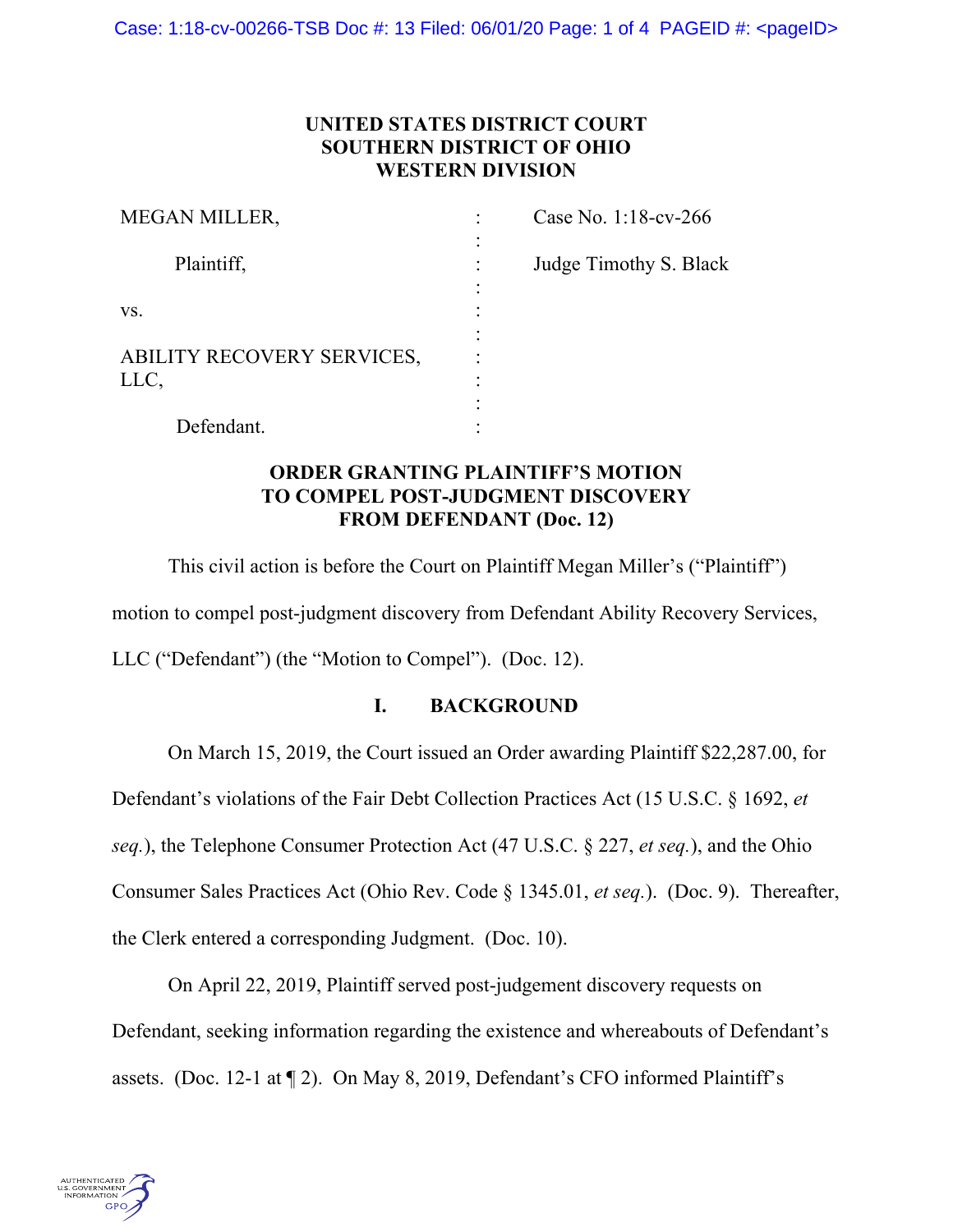counsel that Defendant had received the requests.<sup>1</sup> (*Id.* at  $\P\P$  4, 6). Nonetheless, to date, Plaintiff has not received either a response or an objection to the requests. (*Id.* at ¶ 8).

Now, in the Motion to Compel, Plaintiff asks the Court to compel Defendant to respond to the post-judgement discovery requests under Rules  $69(a)(2)$  and  $37(a)(3)$  of the Federal Rules of Civil Procedure. (Doc. 12). In keeping with its prior conduct, Defendant has not filed a response in opposition to the Motion to Compel.

### **II. STANDARD OF REVIEW**

Federal Rule 69(a)(2) provides that, "[i]n aid of the judgment or execution, the judgment creditor . . . may obtain discovery from any person—including the judgment debtor—as provided in [the Federal Rules] . . . ." *See also United States v. Conces*, 507 F.3d 1028, 1040 (6th Cir. 2007).

Under the Federal Rules, a party must respond to a discovery request within 30 days after its date of service. *See* Fed. R. Civ. P. 33(b)(2), 34(b)(2). If a party fails to respond to an appropriate discovery request, the Court may issue an Order compelling a fulsome response. *See* Fed. R. Civ. P. 37(a)(3); *see, e.g.*, *United States v. Thomas*, No. 4:04-CV-49, 2017 WL 571506, at \*2 (E.D. Tenn. Feb. 13, 2017).

A district court enjoys broad discretion in managing discovery, and, as a result, a district court's decision to grant or deny a motion to compel is reviewed for an abuse of discretion. *See Lavado v. Keohane*, 992 F.2d 601, 604 (6th Cir. 1993).

 $1$  To be precise, on May 8, 2019, Plaintiff's counsel received a call from an individual named Patricia Cob, who asserted that she was Defendant's CFO and confirmed that she had received the requests. (Doc. 12-1 at  $\P$ [4, 6).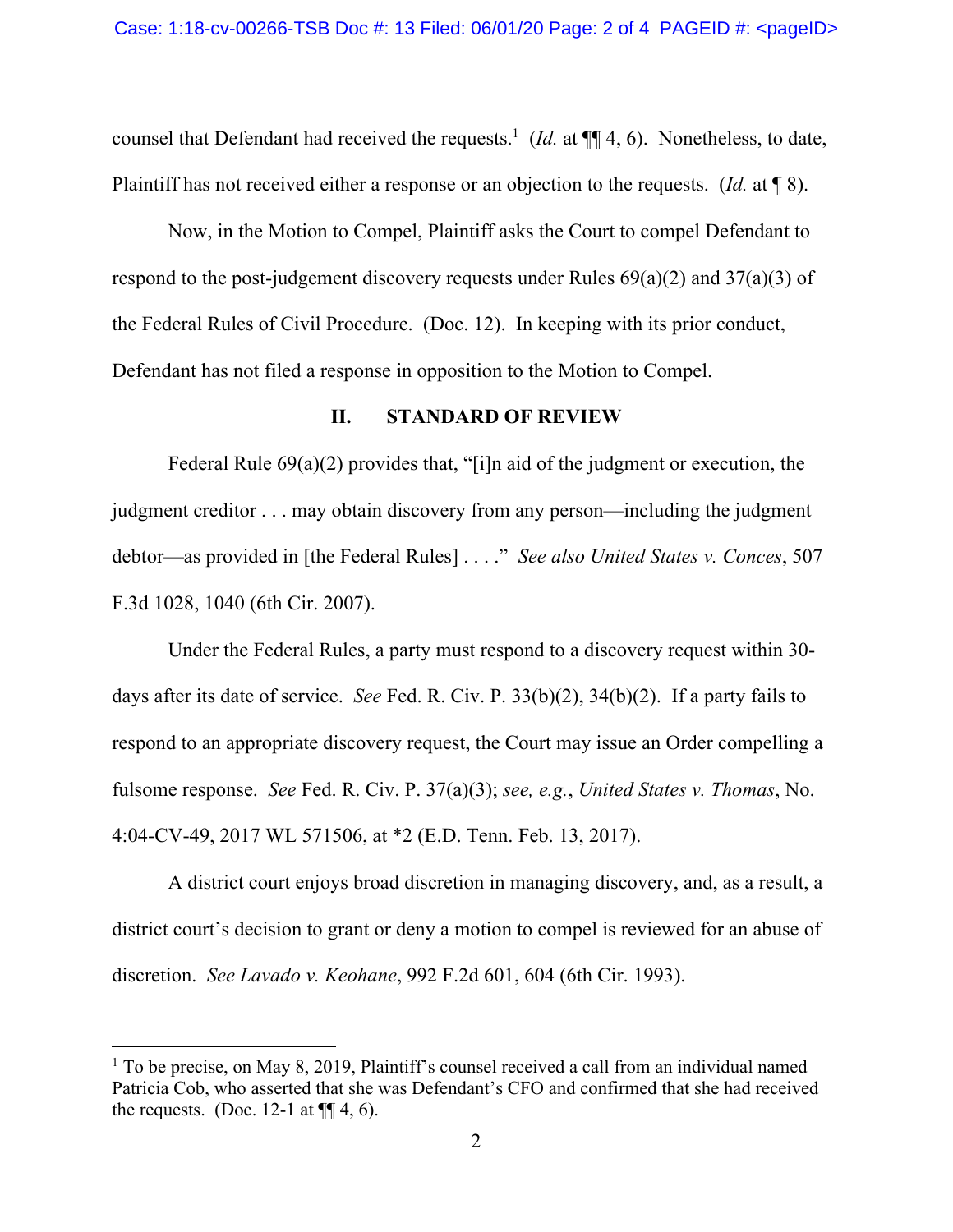## **III. ANALYSIS**

Here, there is no question that Plaintiff served Defendant with its post-judgement discovery requests on April 22, 2019. (Doc. 12-1 at ¶ 2). Nor is there any question that Defendant failed to respond to those post-judgment discovery requests within 30 days (as required). (*Id.* at ¶ 8); Fed. R. Civ. P. 34(b)(2). Accordingly, the Court has the discretion to issue an Order, compelling the Defendant to provide fulsome responses. *See* Fed. R. Civ. P. 37(a)(3). On review, the Court concludes that such an exercise of discretion is appropriate for at least two reasons.

As an initial matter, Plaintiff's requests, which seek information regarding the existence and whereabouts of Defendant's assets, constitute exactly the type of discovery requests permissible under Federal Rule 69(a)(2). (Doc. 12-2 at 2–4); *see, e.g.*, *Aetna Grp. USA, Inc. v. AIDCO Int'l, Inc.*, No. 1:11-MC-23, 2011 WL 2295137, at \*2 (S.D. Ohio June 8, 2011) (stating that it is appropriate for the judgment creditor to "obtain information [regarding] the existence or transfer of the judgment debtor's assets" in the context of post-judgment discovery requests (quotation marks and citation omitted)).

And moreover, as Defendant has failed to object to Plaintiff's requests, Defendant has waived its right to dispute the propriety of the discovery sought. (Doc. 12-1 at  $\P$ 8); *see, e.g.*, *Badri v. Huron Hosp.*, No. 1:08-CV-1913, 2009 WL 10689495, at \*2 (N.D. Ohio Oct. 27, 2009) (stating that "a party which fails to object to a discovery request waives any objections it might otherwise might have made" (citing *Richmark Corp. v. Timber Falling Consultants*, 959 F.2d 1468, 1473 (9th Cir. 1992))).